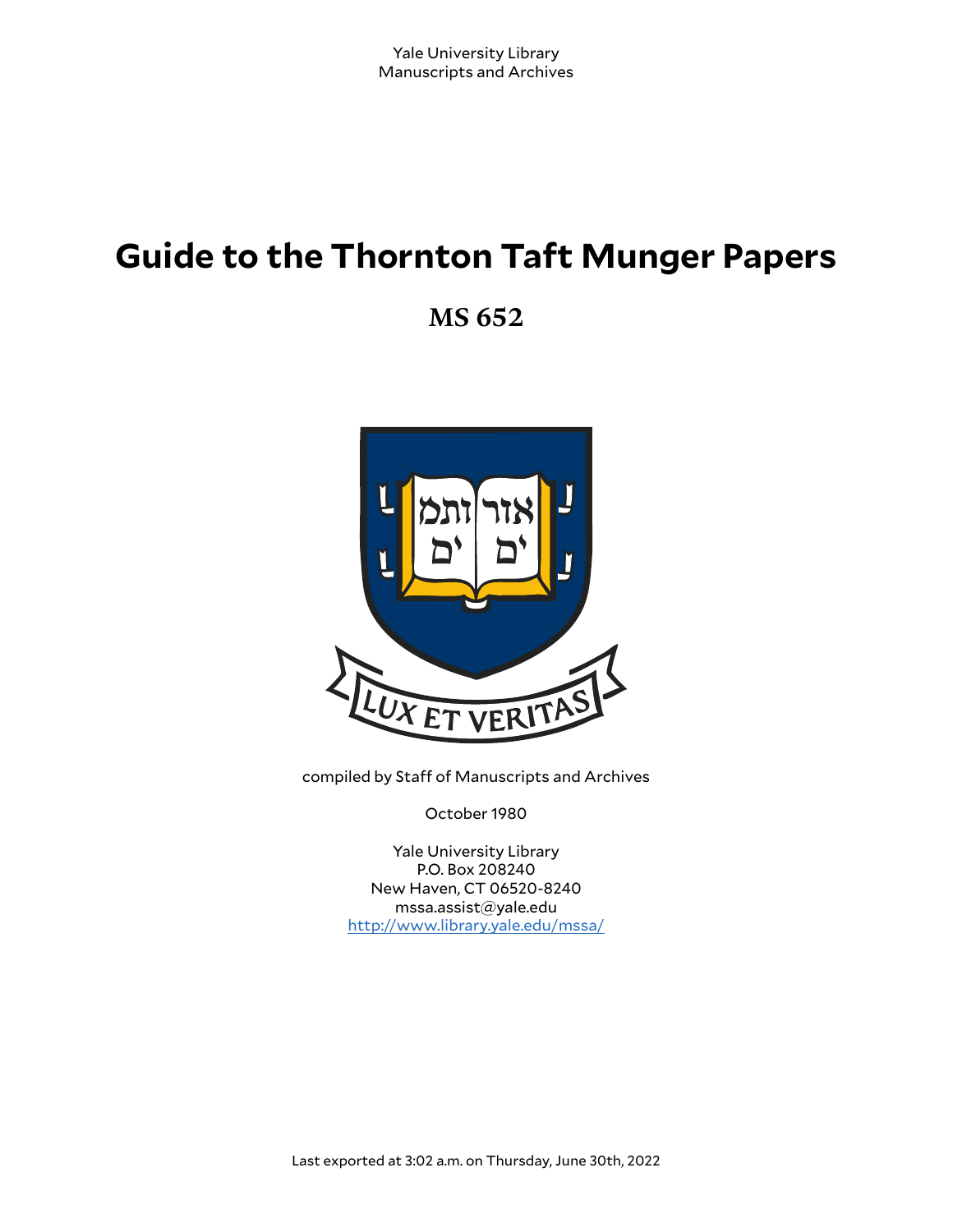# **Table of Contents**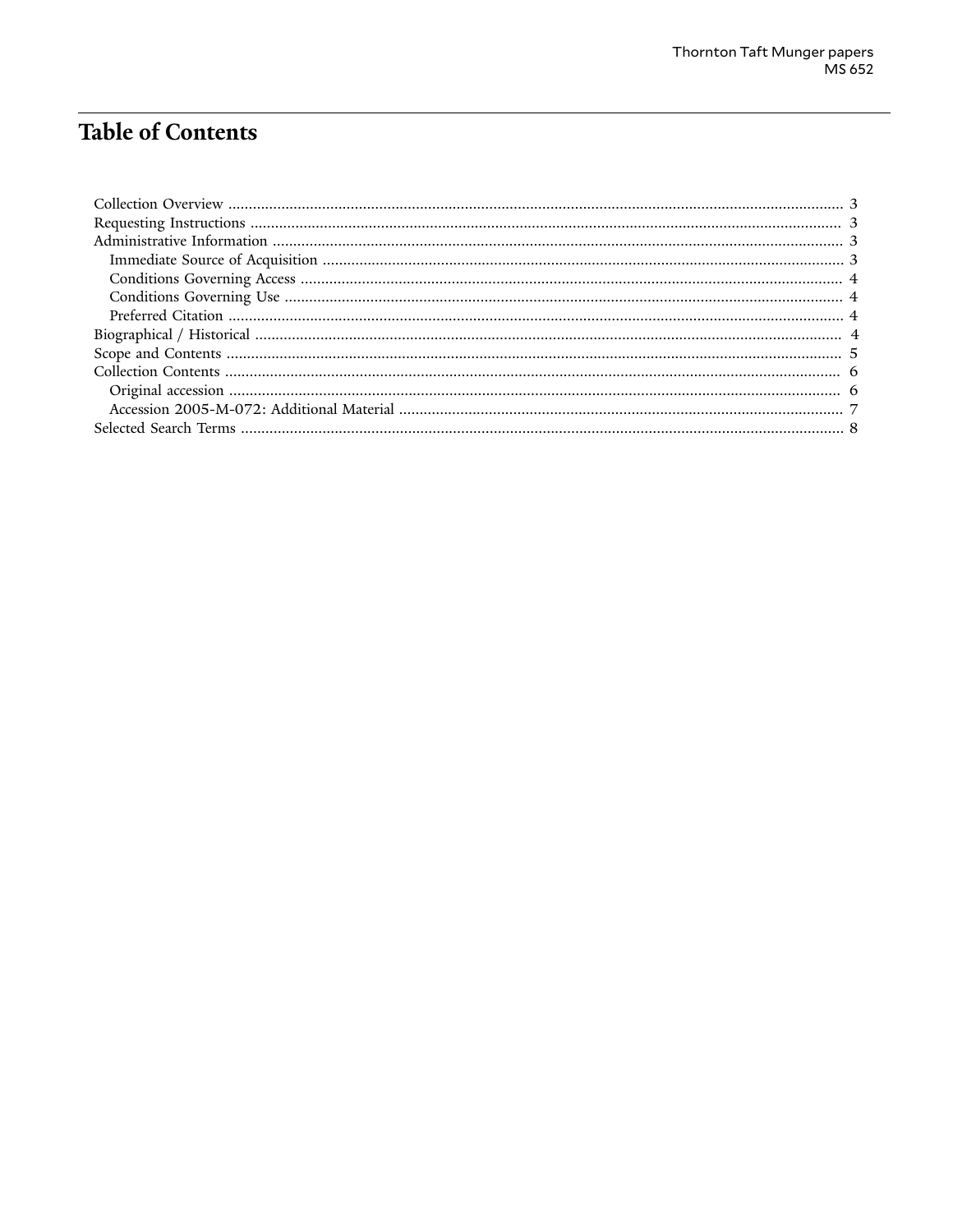### <span id="page-2-0"></span>**Collection Overview**

|                                        | <b>REPOSITORY:</b> Manuscripts and Archives<br><b>Yale University Library</b><br>P.O. Box 208240<br>New Haven, CT 06520-8240<br>msa. assist@yale.edu<br>http://www.library.yale.edu/mssa/                                                                                                                                                                                                                                                                                                                                                                                                                                                       |
|----------------------------------------|-------------------------------------------------------------------------------------------------------------------------------------------------------------------------------------------------------------------------------------------------------------------------------------------------------------------------------------------------------------------------------------------------------------------------------------------------------------------------------------------------------------------------------------------------------------------------------------------------------------------------------------------------|
| <b>CALL NUMBER: MS 652</b>             |                                                                                                                                                                                                                                                                                                                                                                                                                                                                                                                                                                                                                                                 |
|                                        | <b>CREATOR:</b> Munger, Thornton T. (Thornton Taft), 1883-                                                                                                                                                                                                                                                                                                                                                                                                                                                                                                                                                                                      |
|                                        | TITLE: Thornton Taft Munger papers                                                                                                                                                                                                                                                                                                                                                                                                                                                                                                                                                                                                              |
|                                        | <b>DATES: 1893-1972</b>                                                                                                                                                                                                                                                                                                                                                                                                                                                                                                                                                                                                                         |
| PHYSICAL DESCRIPTION: 2.75 linear feet |                                                                                                                                                                                                                                                                                                                                                                                                                                                                                                                                                                                                                                                 |
| <b>LANGUAGE: English</b>               |                                                                                                                                                                                                                                                                                                                                                                                                                                                                                                                                                                                                                                                 |
|                                        | <b>SUMMARY:</b> Correspondence, memoranda, writings, and diaries relating to his career with<br>the U.S. Forest Service. Two reports: "The Survey of Industrial Forestry in the<br>United States" (1928-1931) and "Problems and Progress of Forestry in the<br>United States" (1942-1946) are the subject of most of the correspondence.<br>Major figures in the correspondence are Henry Solon Graves, Philip P.<br>Wells, R. E. Marsh and Shirley W. Allen. The diaries (1914-1923) record<br>Munger's professional travel observations. The addition includes diaries and<br>correspondence that document Munger's personal and family life. |
|                                        | <b>ONLINE FINDING AID:</b> To cite or bookmark this finding aid, please use the following link: https://<br>hdl.handle.net/10079/fa/mssa.ms.0652                                                                                                                                                                                                                                                                                                                                                                                                                                                                                                |

### <span id="page-2-1"></span>**Requesting Instructions**

To request items from this collection for use in the Manuscripts and Archives reading room, please use the request links in the HTML version of this finding aid, available at [https://hdl.handle.net/10079/fa/](https://hdl.handle.net/10079/fa/mssa.ms.0652) [mssa.ms.0652.](https://hdl.handle.net/10079/fa/mssa.ms.0652)

To order reproductions from this collection, please go to [http://www.library.yale.edu/mssa/](http://www.library.yale.edu/mssa/ifr_copy_order.html) [ifr\\_copy\\_order.html.](http://www.library.yale.edu/mssa/ifr_copy_order.html) The information you will need to submit an order includes: the collection call number, collection title, series or accession number, box number, and folder number or name.

Key to the container abbreviations used in the PDF finding aid:

- b. box
- f. folder

### <span id="page-2-2"></span>**Administrative Information**

### <span id="page-2-3"></span>**Immediate Source of Acquisition**

Gift of Thornton Taft Munger, 1967; transferred by the Beinecke Rare Book and Manuscript Library, 2005.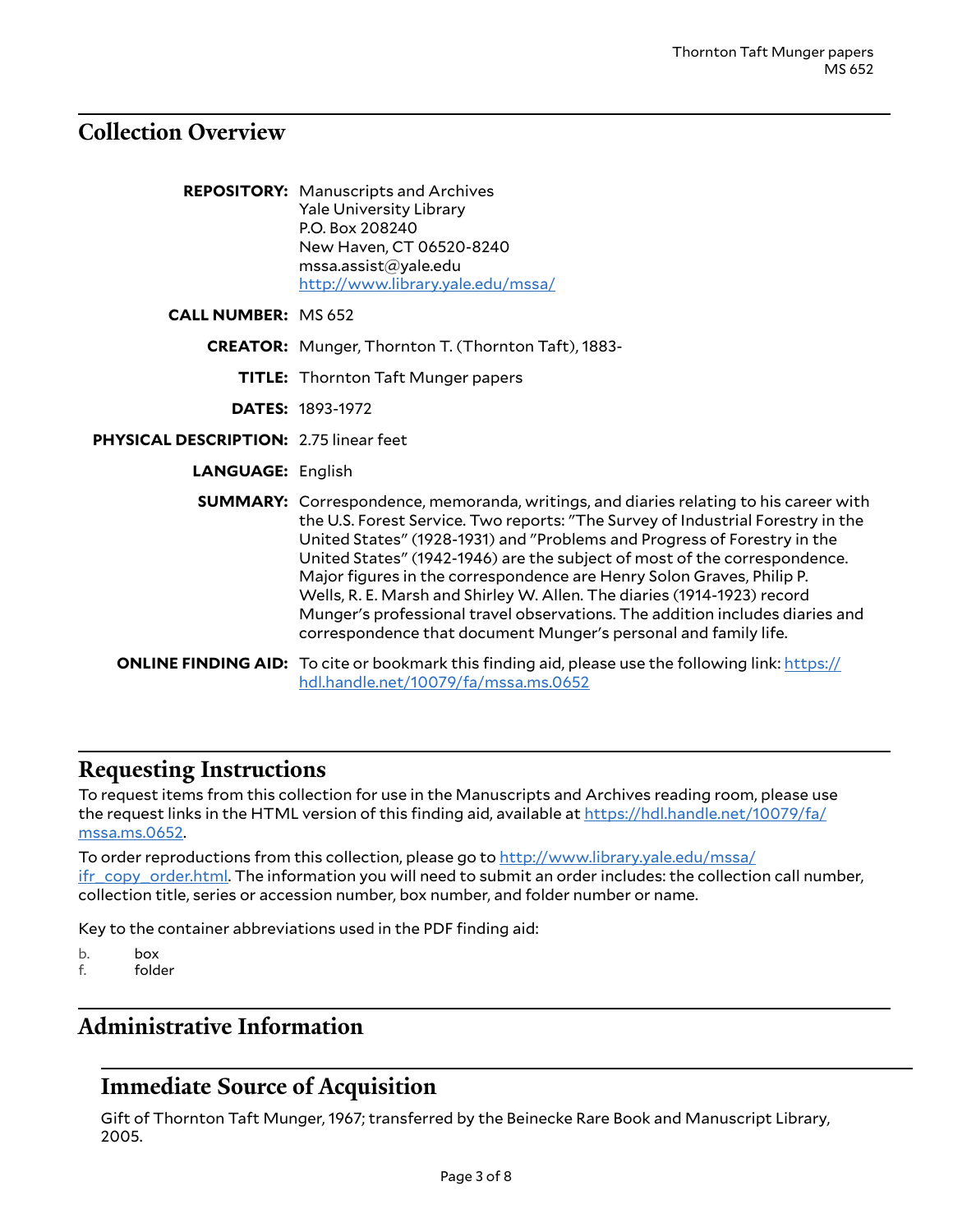### <span id="page-3-0"></span>**Conditions Governing Access**

The materials are open for research.

### <span id="page-3-1"></span>**Conditions Governing Use**

Copyright status for collection materials is unknown. Transmission or reproduction of materials protected by U.S. Copyright Law (Title 17, U.S.C.) beyond that allowed by fair use requires the written permission of the copyright owners. Works not in the public domain cannot be commercially exploited without permission of the copyright owners. Responsibility for any use rests exclusively with the user.

## <span id="page-3-2"></span>**Preferred Citation**

Theodore Taft Munger Papers (MS 652). Manuscripts and Archives, Yale University Library.

## <span id="page-3-3"></span>**Biographical / Historical**

Thornton Taft Munger was born in North Adams, Mass., on October 3, 1883. His father, the Rev. Theodore Thornton Munger, Yale '51, who was a Congregational minister, served as a member of the Yale Corporation from 1887-1905; he had the honorary degree of D.D. from Yale, Illinois College, and Harvard. Munger is the grandson of Ebenezer Munger (B.A. 1814) and Cynthia (Selden) Munger and the great-grandson of Eleazar May (B.A. 1752). A number of his ancestors on the paternal side were early settlers in Guilford, Conn., Nichols Munger and Abraham Cruttenden going there in 1639, James Evarts in 1649, and Jonathan Murray before 1669. Another ancestor was John Eliot, the "Apostle to the Indians," who settled in Roxbury, Mass., in 1631. Through his mother, Eliza Kinsman (Duncan) Munger, who was the daughter of James Henry Duncan, who had degrees from Harvard and Brown and who was a member of Congress, and Mary (Willis) Duncan, Munger traces his descent to Dr. Thomas Leonard, who came to this country in 1653, to Captain John Appleton, who settled in Ipswich, Mass., about 1650, and also to George Duncan, who settled in Londonderry, N.H., in 1719, and John Bell and Elizabeth Todd, who went there in 1720.

Munger was prepared for Yale at the Hillhouse High School in New Haven and at the Hotchkiss School. He took part in Dwight Hall work, and he received a first colloquy appointment in Senior year.

"A year abroad, two in the Forest School in New Haven, and then twenty-two in Portland, Ore., all devoted to my chosen profession, forestry, and all in public service for the United States Forest Service," thus Munger summarizes his history since 1905. He adds, "At first I made technical studies on the national forests, then got into administration work, making and supervising timber sales, organizing timber cruising projects, etc. In 1924 I took the directorship of the Pacific Northwest Forest Experiment Station. This federal research organization conducts studies of forest growth, fire control, methods of reforestation, etc., in Washington and Oregon with a view to promoting better management and protection of forest lands, both private and public."

Munger went abroad after graduation, remaining until March, 1906. He spent some months of this period in Germany, and upon his return to this country he went to Milford, Pa., where he took charge of the field work for the Yale Forest Experiment Station. He received the degree of M.F., *cum laude*, at Yale in 1908 and shortly afterwards took up his work as a forest assistant in the Forest Service, with headquarters in Washington, D.C. After six weeks there he was sent to Oregon to make a study of forest conditions in the central part of that state, at the end of a few months completing the study and taking up headquarters at Portland. For some years before he was made director of the Pacific Northwest Forest Experiment Station Munger served as assistant chief of forest management in that district. During the war he was in charge of the timber sales department, which had to do in part with disposing of spruce and other Government stumpage for military use.

He wrote several Government bulletins, as well as many technical and trade journal articles and addresses. He taught several short courses on special forestry topics at the University of Washington and at the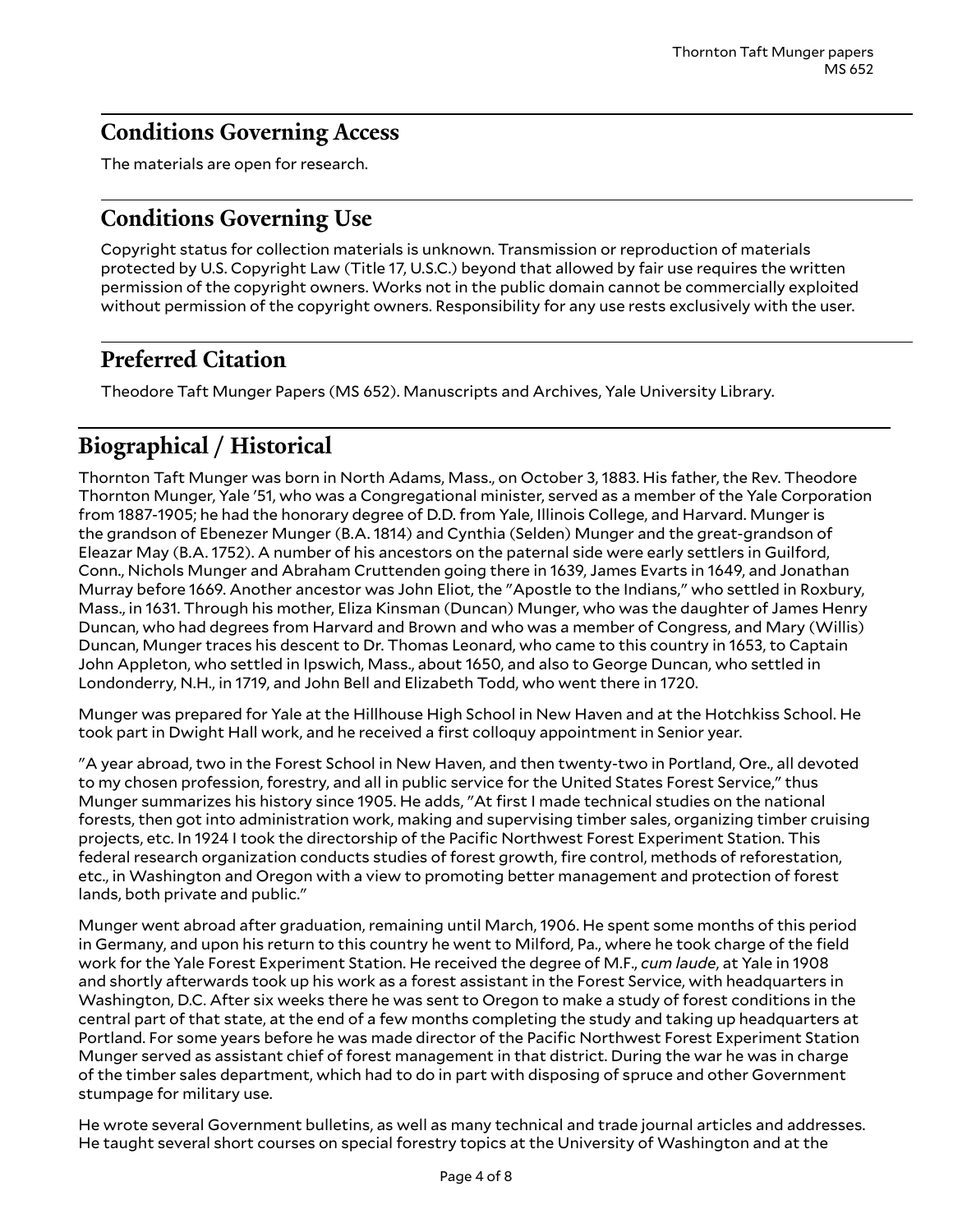Oregon Agricultural College, and during the winter of 1916 he was a special lecturer at the Yale Forest School. He served on the executive council of the Society ofAmerican Foresters since 1925. He was vicepresident of the Yale Forest School Alumni Association, and he has also been secretary and president of the Oregon Yale Alumni Association and its representative on the Alumni Board. Munger belongs to the University, City, and Multnomah Golf clubs of Portland. He is a member of the First Presbyterian Church of Portland, and he served as a deacon from 1920 to 1923 and as an elder from 1923 to 1929. In politics he is a Republican.

His marriage to Mary Erskine, daughter of George Philip Heilman, a graduate of Dartmouth, and Lura C. (Fellows) Heilman, took place on May 18, 1916, at Evansville, Ind. Mrs. Munger attended Northwestern University and the University of Chicago, specializing in social service work. They had had three children, all of whom were born in Portland, Theodore Thornton on January 11, 1920 (died in Portland, March 25, 1922), James Duncan on December 21, 1921, and Osgood Heilman on June 24, 1924.

(Taken from the History of the Class of 1905, Yale College)

### <span id="page-4-0"></span>**Scope and Contents**

Correspondence, memoranda, writings, and diaries relating to his career with the U.S. Forest Service. Two reports: "The Survey of Industrial Forestry in the United States" (1928-1931) and "Problems and Progress of Forestry in the United States" (1942-1946) are the subject of most of the correspondence. Major figures in the correspondence are Henry Solon Graves, Philip P. Wells, R. E. Marsh and Shirley W. Allen. The diaries (1914-1923) record Munger's professional travel observations. The addition includes diaries and correspondence that document Munger's personal and family life.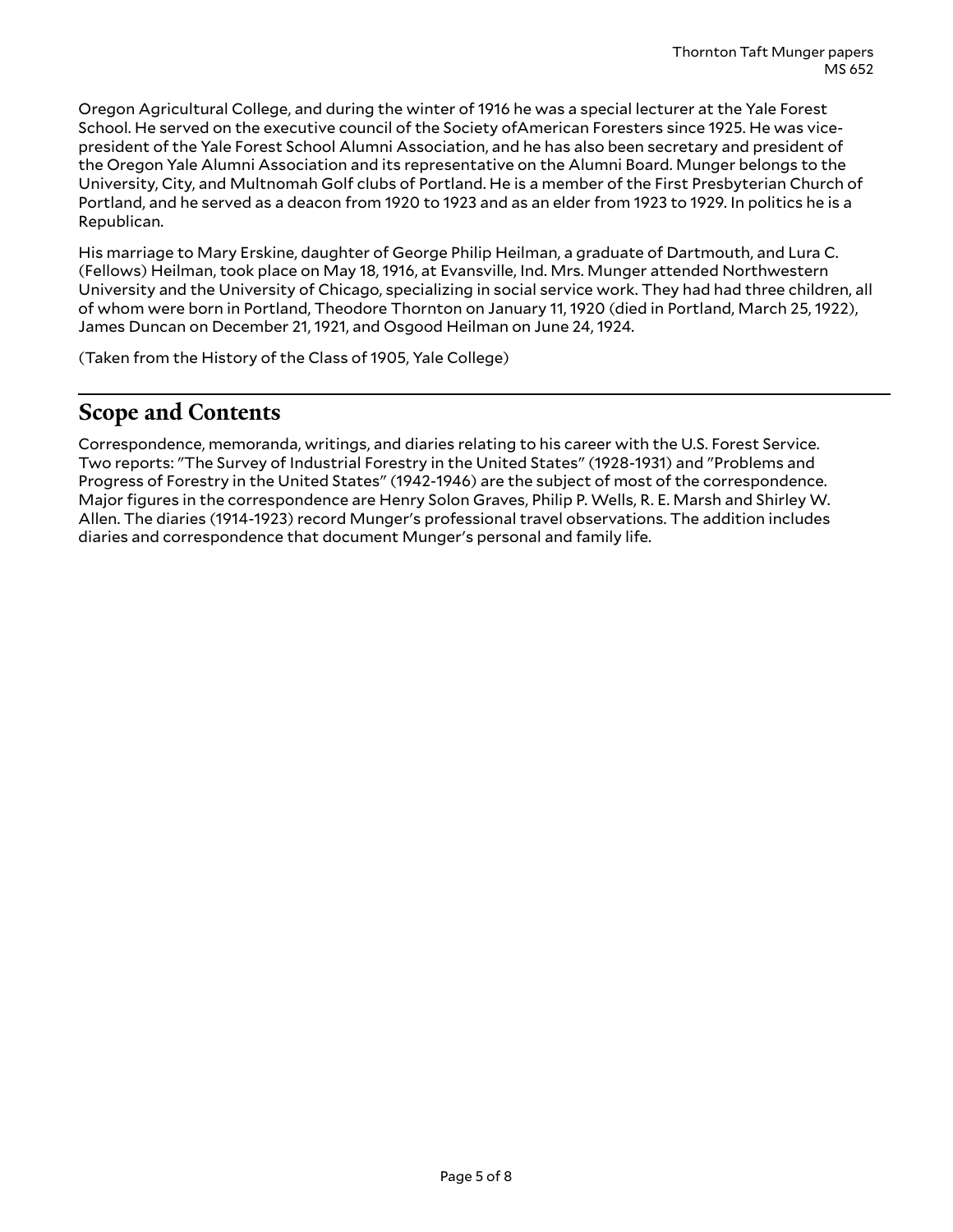# <span id="page-5-1"></span><span id="page-5-0"></span>**Collection Contents Original accession**

|                   | Correspondence                                                                                                                                   |               |
|-------------------|--------------------------------------------------------------------------------------------------------------------------------------------------|---------------|
| b. 1, f. 1        | Wells, Philip P.                                                                                                                                 | 1911-1913     |
| $b. 1, f. 2 - 3$  | Society of American Foresters. North Pacific Section. Private Forestry<br>Committee.                                                             | 1926-1930     |
| b. 1, f. 4        | Kirkland and Brandstroms's "Principles and procedures of forest property<br>management in the Douglas fir region" [correspondence and memoranda] | 1935          |
| $b. 1, f. 5 - 12$ | Joint Committee on Forestry of the Society of American Foresters and the<br>National Research Council [correspondence and memoranda]             | 1942-1947     |
| b. 1, f. 13       | Writings                                                                                                                                         | 1937, undated |
| b. 1, f. 14       | Forestry school pin                                                                                                                              | 1908          |
|                   | Diaries [mainly re: professional travel]                                                                                                         |               |
| b.2               | 1914-1923                                                                                                                                        |               |
| b.3               | 1924-1929                                                                                                                                        |               |
| b.4               | 1930-1938                                                                                                                                        |               |
| b.5               | 1939-1946                                                                                                                                        |               |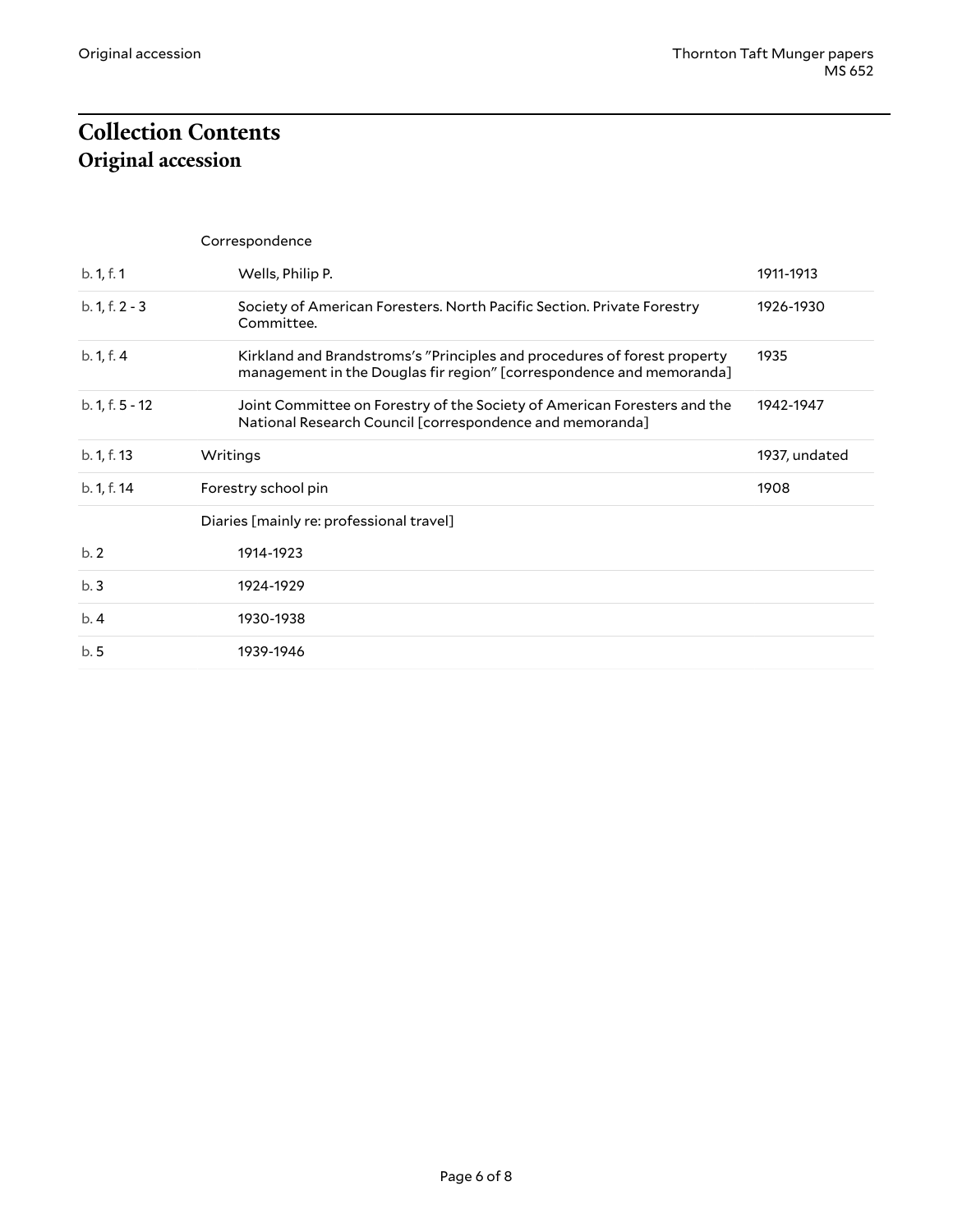#### <span id="page-6-0"></span>**Accession 2005-M-072: Additional Material**

| b. 1, f. 1       | Biographical and personal        | 1897-1969             |  |  |
|------------------|----------------------------------|-----------------------|--|--|
|                  | Correspondence                   |                       |  |  |
|                  | Chronological                    |                       |  |  |
| b. 1, f. 2       | 1906-1912                        |                       |  |  |
| b. 1, f. 3       | 1913-1914                        |                       |  |  |
| b. 1, f. 4       | 1915-1917                        |                       |  |  |
| b. 1, f. 5       | 1918-1922                        |                       |  |  |
| b. 1, f. 6       | 1937-1955                        |                       |  |  |
| b. 1, f. 7       | 1960-1969                        |                       |  |  |
| b. 1, f. 8       | 1970-1972                        |                       |  |  |
| b. 1, f. 9       | n.d.                             |                       |  |  |
|                  | Selected                         |                       |  |  |
| b. 1, f. 10      | Family [mother, father, sisters] | 1893-1922,<br>undated |  |  |
| b. 1, f. 11      | Gribble, J. E.                   | 1951-1964             |  |  |
| b. 1, f. 12      | Kemp, Edward                     | 1959-1969             |  |  |
| b. 1, f. 13      | McArdle, Richard                 | 1945-1962             |  |  |
| b. 1, f. 14      | Taylor, Alan                     | 1962                  |  |  |
| Diaries          |                                  |                       |  |  |
| b. 2, f. 15 - 20 | 1902-1913                        |                       |  |  |
| b. 3, f. 21      | 1914, 1915                       |                       |  |  |
| b. 3, f. 22      | 1936-1940 (Mrs. Thornton Munger) |                       |  |  |
|                  | Ledgers                          |                       |  |  |
| b. 3, f. 23      | 1894-1928                        |                       |  |  |
| b. 3, f. 24      | 1913-1918, 1918-1923             |                       |  |  |
| b. 3, f. 25      | 1923-1938                        |                       |  |  |
| b. 3, f. 26      | 1939-1943, n.d.                  |                       |  |  |
| b. 3, f. 27      | Address book                     | undated               |  |  |
| b. 4, f. 28 - 30 | Photographs                      | 1901-1967,<br>undated |  |  |